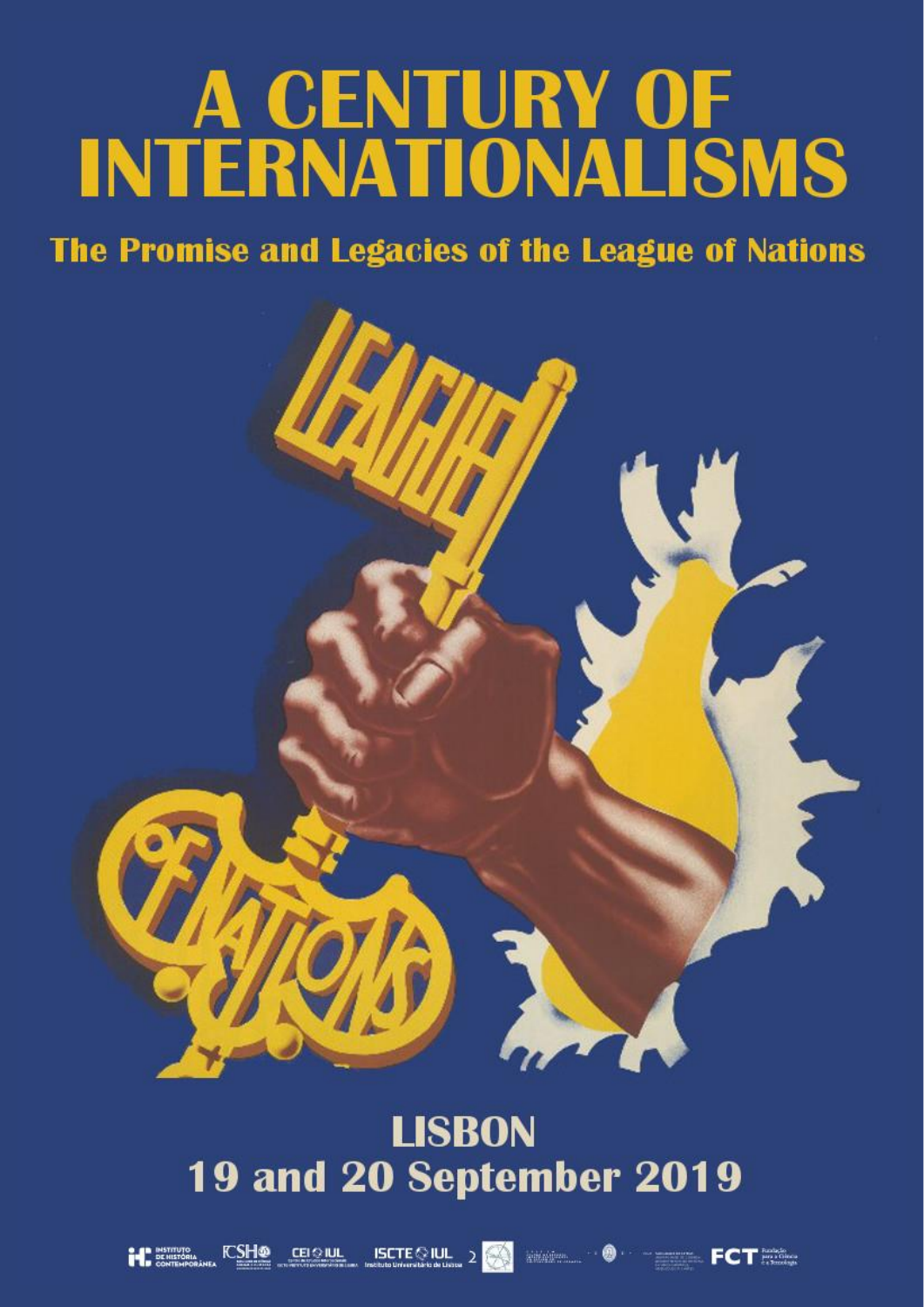## **Call for Papers**

Intergovernmental organizations – understood as multilateral institutions created by sovereign states, with their own permanent structures and charged with the long-term pursuit of common goals – are tools for promoting the peaceful resolution of conflicts and facilitating cooperation. By establishing permanent dialogue between governments and trying to promote cooperative relations between peoples at a global level, intergovernmental organizations are a fundamental new element of global politics in the contemporary era. The genealogy and nature of intergovernmental organizations has therefore been the subject of highly relevant political controversy as well as significant debate in academia.

Established in January 1920, at the end of the First World War, the League of Nations was the first permanent multilateral organization set up to maintain peace and collective security, aiming at promoting a new stable and prosperous international order. Although it was meant to be in principle a global organization, European states *de facto* were the central core of founding members. After a decade, it became increasingly clear that the League's performance in addressing major conflicts did not live up to the expectations of guarantying the collective security of member states. Resolutions and sanctions were ineffective against increasingly violent conflicts. In the functional areas, regarding minority rights and in the oversight of the role of imperial powers in mandate territories, the League of Nations created an important precedent but also showed important limitations.

With the suspension of the activities of the League of Nations with the beginning of the Second World War and its subsequent replacement came the idea of a total failure of the League of Nations. But current studies have pointed in new directions in the analysis of the knowledge of the organization. This rehabilitation of the importance of the critical study of the League of Nations has led to new and different readings of its various facets. It is, nevertheless, important to pursue these new approaches not only from an institutional perspective, but also by a more multidimensional and comparative analysis that does greater justice to the rich and important history of the organization. The tools of International History, Global and Transnational History, History of Ideas, Comparative History, Social History, Labour History, History of Communications, History of Health, History of Migration and others allow us to consider the presence and the role of the League of Nations in various scales and spaces, as well as its relationship with a diversity of actors and themes.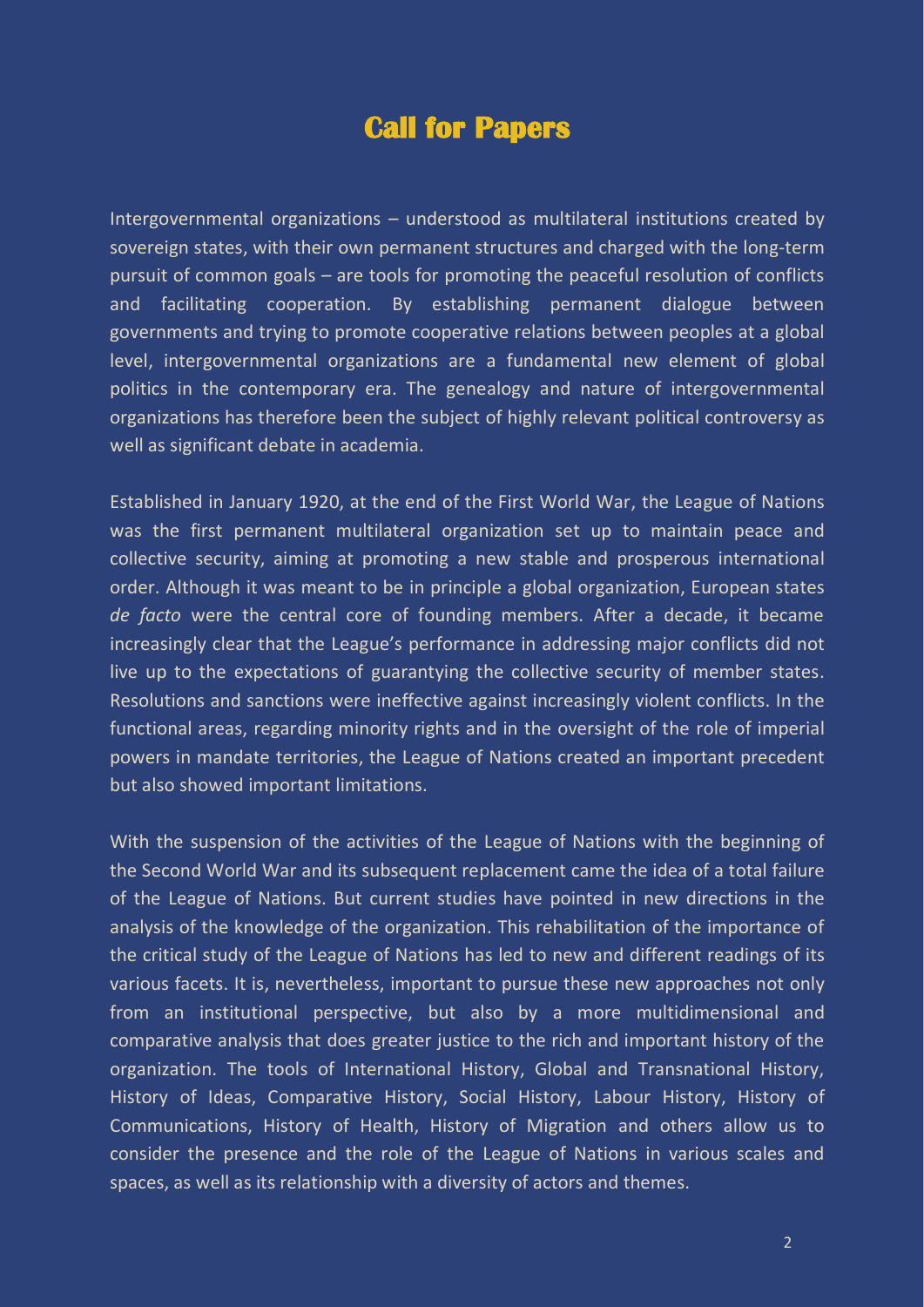The relevance of the League of Nations is also justified by how topical and important many of the issues with which it struggled still are. The growing globalization and mobility of the contemporary era, voluntary or not, generates global problems and norms with enormous national and local impact. It has been in and through intergovernmental organizations that global regimes have been defined in a variety of areas – human rights, drug trafficking, terrorism and refugees. This brings us to the controversial but arguably indispensable role of multilateral organizations in international governance, as standards-makers and managers of the problems and challenges of contemporary societies which require a global response.

To promote the debate between those who study the League of Nations and connected topics we will organize an interdisciplinary conference to be held in Lisbon on 19 and 20 September 2019.

The keynote speakers are:

- Erez Manela (Harvard University)
- Mark Mazower (Columbia University) to be confirmed
- Nicolas Werth (CNRS)
- Patricia Clavin (University of Oxford)
- Patrick Finney (Aberystwyth University)
- Philippe Rygiel (École Normale Supérieure Lyon)
- William Mulligan (University College Dublin)

Proposals for 20-minute presentations on issues related to the League of Nations will be accepted, including but not limited to the following topics:

- The genealogy of the concept of intergovernmental organizations;
- Concepts and methodologies for the study of intergovernmental organizations;
- $-$  History of intergovernmental organizations;
- The Paris peace talks, the Peace Treaties and the creation of the League of Nations;
- $-$  Institutional structure and dynamics of the League of Nations;
- The League of Nations and the relationship with its member states;
- The League of Nations and international civil service;
- The League of Nations and international peace and security;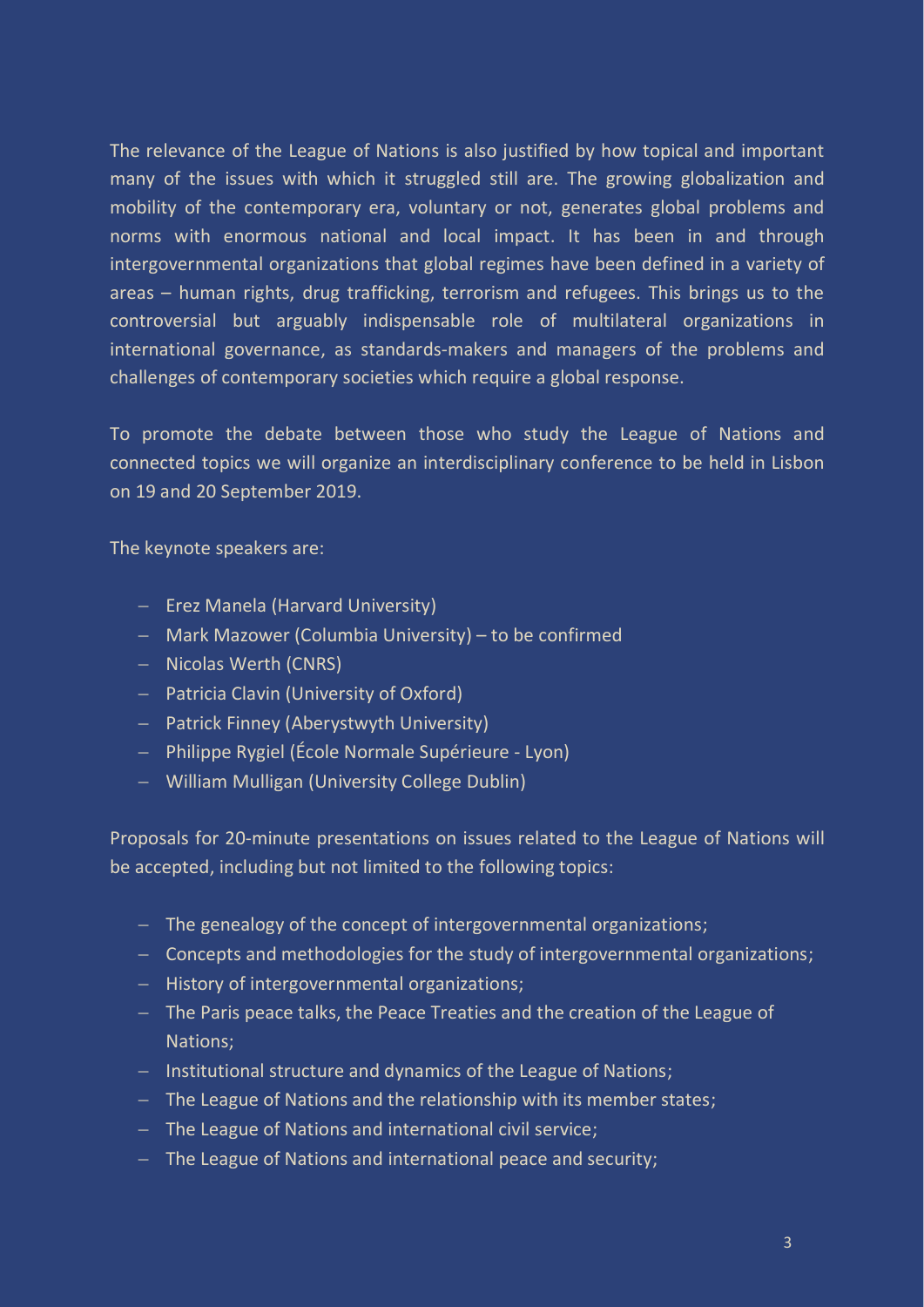- The League of Nations and the rights of minorities and refugees;
- The League of Nations, empires and international mandates;
- The League of Nations, social issues and the International Labour Organization (ILO);
- The League of Nations and technical areas;
- The League of Nations and non-state actors;
- The League of Nations and other international organizations;
- The League of Nations, international law and justice;
- The transition from the League of Nations to the United Nations (UN).

Abstracts of presentations (300 words) and biographical notes (250 words) should be sent in English or French or Portuguese to: [sdnconferencialisboa@gmail.com](mailto:sdnconferencialisboa@gmail.com)

Deadline for submission of abstracts: 31 October2018.

Date of notification of acceptance: 15 December 2018.

N.B. Submissions can be made in English, French or Portuguese. However, to facilitate the debate, the organizers encourage participants to use English in their oral presentation.

A publication of some of the papers presented at the conference is a future aim.

The registration will have a fee of 25 EUR.

#### **Organizing Committee**

Aurora Almada e Santos (IHC – NOVA FCSH) Cristina Rodrigues (IHC – NOVA FCSH) Bruno Cardoso Reis (ISCTE-IUL) João Paulo Avelãs Nunes (CEIS20 – Universidade de Coimbra) Pedro Aires Oliveira (IHC – NOVA FCSH) Yvette Santos (IHC – NOVA FCSH)